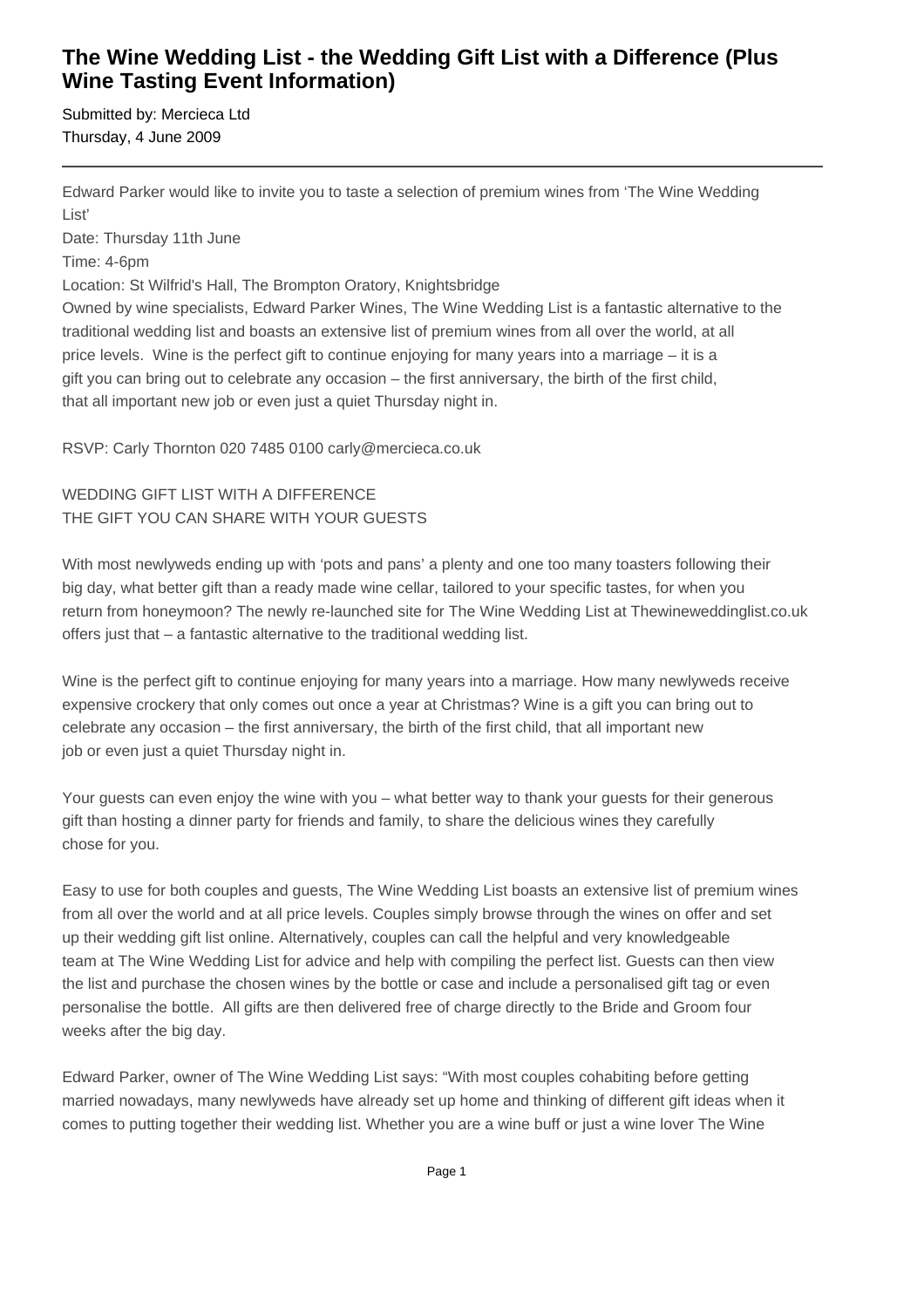Wedding List is an interesting alternative to the traditional department store wedding list."

Also on offer at The Wine Wedding List is a selection of accessories, including wine glasses and decanters, giving guests the opportunity to complete their thoughtful wedding gift with some quality glassware to serve the delicious wine in.

No need to worry if you don't receive your favourite wine, couples who set up a list on The Wine Wedding List also have the chance to buy any wines left on the list after their wedding day at a 10% discount. Edward Parker Wines can also provide a cellar storage service, looking after your wine collection in perfect conditions until ready for drinking.

Edward Parker offers his top five recommendations for ideal wedding gift wines, below:

1. Jean Comyn Brut NV – a champagne in an old traditional style with great body and depth, and excellent balance

2. Encierra Vineyard Reserve, Colchagua Valley 2005 – a spectacular Chilean Bordeaux blend with powerful fruit and great depth and complexity

3. Puligny Montrachet, Domaine Bzikot 2007 – From one of the most famous wine producing villages in the world, this wine has class and character, and remains exceptionally good value

4. Ch. Coutet, Grand Cru Saint Emilion 2002 – Produced by the David-Beaulieu brothers at a property next to Angelus and Beausejour-Becot, this wine oozes charm and style. Drinking now, but will last at least another 4 years

5. Chambolle-Musigny Clos Le Village, Domaine Henri Felettig 2007 – To really benefit from the excitement of Burgundy, you need to dig deep into its history, and this wine is a perfect example of the wonderful gems which can be unearthed with a little patience

For more information about setting up a list please visit www.thewineweddinglist.co.uk or call the team directly at 0870 142 0512.

### -End-

For more press information please contact Carly Thornton or Kate Blinkhorn at Mercieca on 020 7485 0100 or carly@mercieca.co.uk

#### Notes to Editors:

The Wine Wedding List is owned by Edward Parker Wines, specialists in wine with over 50 years of experience. Thanks to this partnership the team is able to provide an efficient, professional and very personal service. The exclusive and quality wine list is sourced with the help from Master of Wine, Derek Smedley from well established small estates and properties all over the world and will not to be found on supermarket shelves.